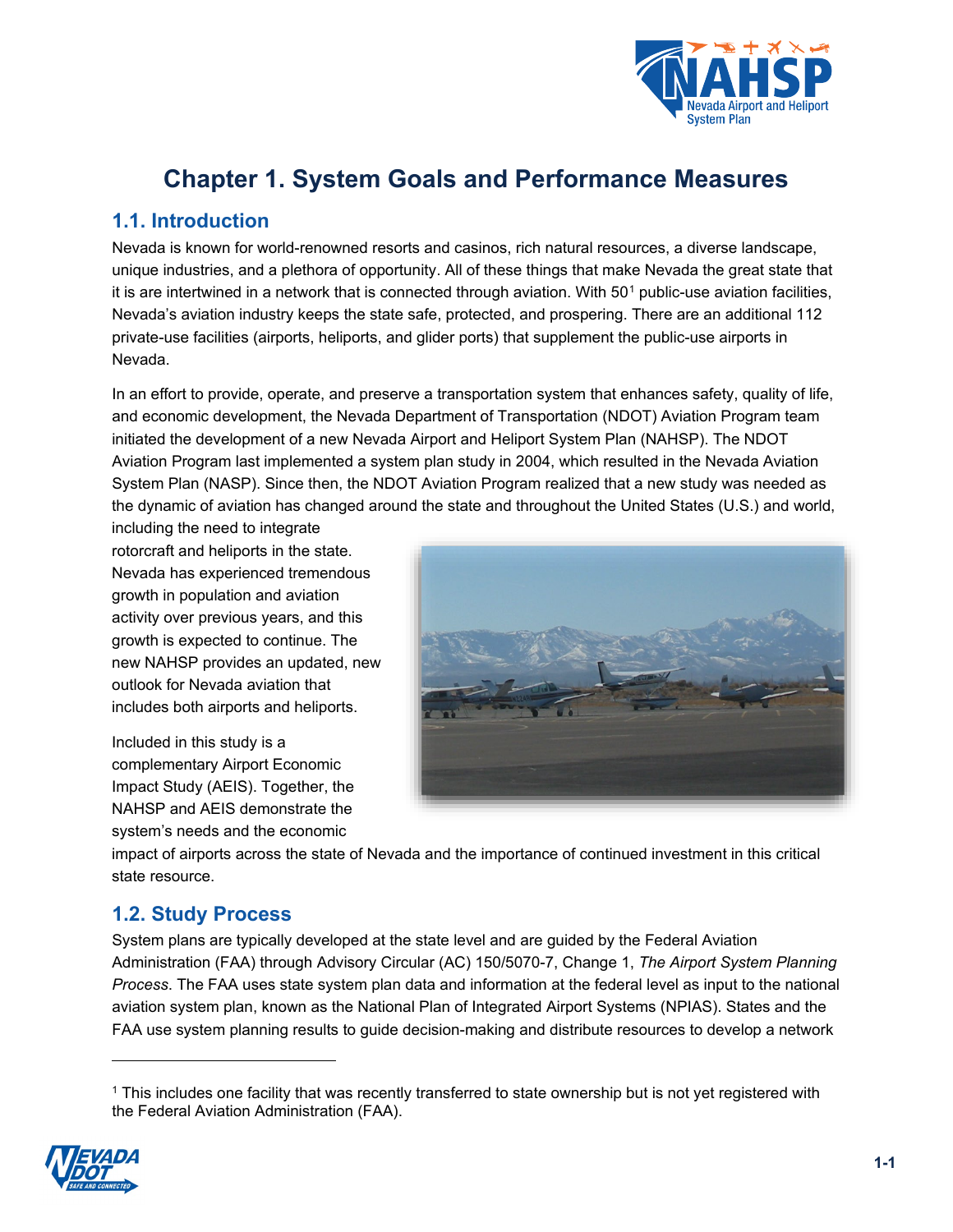

of airports based on existing and future needs. This process is achieved through coordination between the NPIAS and the federal Airports Capital Improvement Plan (ACIP) which identifies, prioritizes, and assigns funds to projects most critical to the National Airspace System (NAS).

System plans, like this one, include the following non-sequential components:

- **Setting Goals and Performance Measures**
- Discussing State, Regional, and Local Aviation Issues
- **Taking Inventory of the System Condition and Performance**
- **EXECONDUCTING AIR CONDUCT** Conducting and Defining Airport Roles
- **Developing System Forecasts**
- **Evaluating System Performance**
- **IDENTIFYING System Needs**
- **EXECONS** Considering Alternatives
- **Recommending System Changes**

The latest update to the AC calls for additional analyses, including evaluating airport needs relative to multimodal planning and considering environmental considerations as part of system plans. Each of these analyses were included in developing the new NAHSP, as shown in **[Figure](#page-1-0) 1-1**.

<span id="page-1-0"></span>

#### **Figure 1-1: NAHSP Tasks and Process**

*Source: Kimley-Horn 2021*

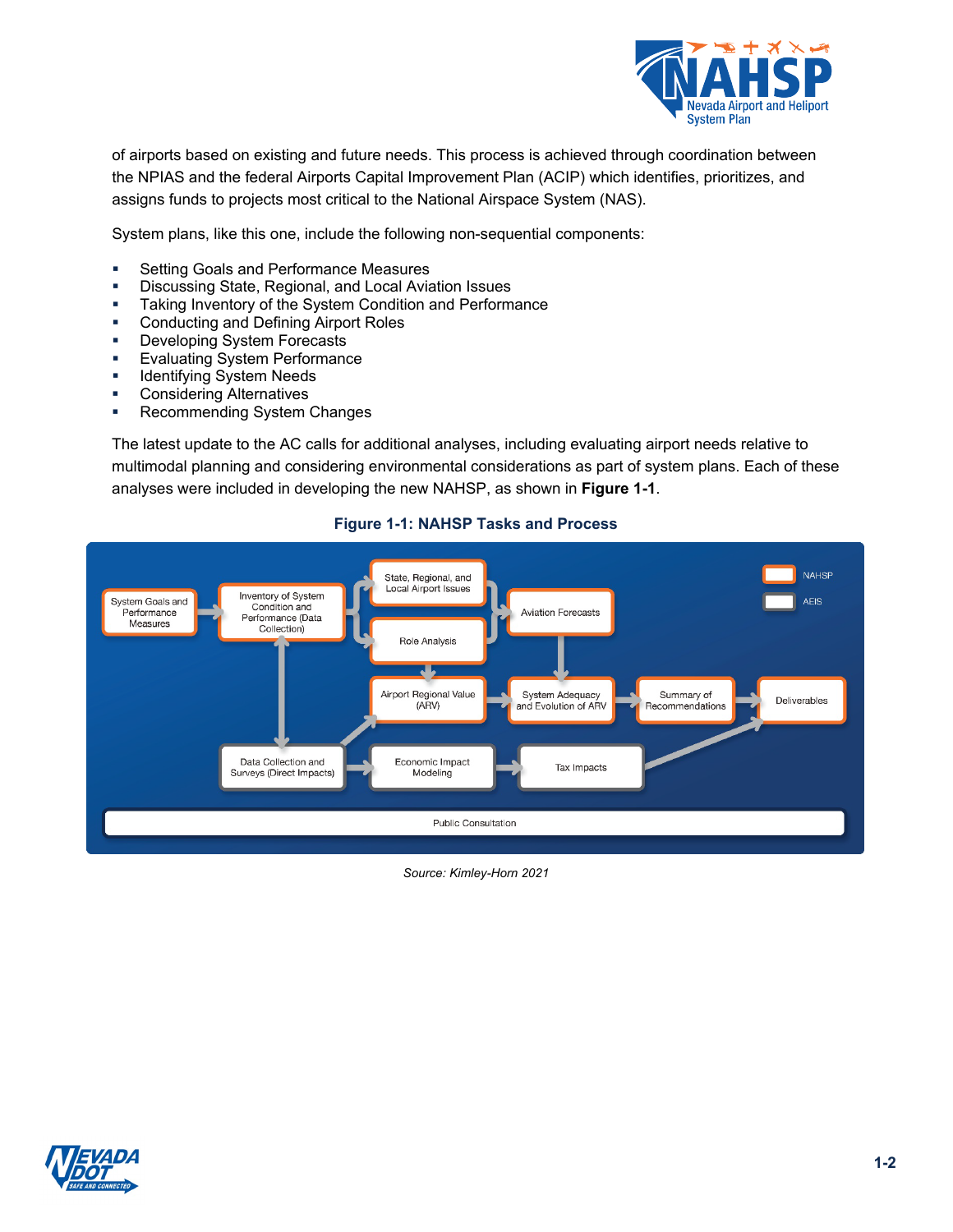

The NAHSP was guided by a Project Advisory Committee (PAC) that the NDOT Aviation Program established at the start of the study. The PAC was tasked with providing guidance and insight reflecting their perspectives in Nevada from airports and heliports, economic development, business organizations, emergency service providers, regional representatives, tourism operators, and government officials. Members have varying knowledge of airports and heliports, the aviation industry, and other policy issues that are discussed and evaluated in the study. The PAC meets throughout the project, reviews documentation, and provides feedback on study progress.

During the first PAC meeting, the PAC was asked "What does Aviation in Nevada mean to You". A variety of responses were received as shown in **[Figure 1-2](#page-2-0)**. A key theme of opportunity emerged in the responses provided. Responses from PAC members showed that freedom, economic opportunity, including in rural areas, and tourism are important factors of the opportunities available in Nevada.

# **1.3. Goal Considerations**

When developing a system plan, the first step is to establish goals and develop performance measures to evaluate progress toward achieving those goals. This includes review of the

<span id="page-2-0"></span>**Figure 1-2: PAC Responses to "What Does Aviation in Nevada Mean to You"**



*Source: Project Advisory Committee (PAC) 2021, Kimley-Horn 2021* 

mission and vision for the agency and how these might be reflected in the goals for the plan. Definitions of goals and performance measures are as follows:

- **Goals:** Provide direction for the desired results for the state system in key result areas and serve as a starting point for defining objectives and performance-related metrics.
- **Performance Measures (PMs):** Directly relate to measuring the system's performance in meeting the goals.

The goals and their corresponding PMs support the recommendations that are developed at the conclusion of the system plan. To help with the creation of the NAHSP goals, a review of existing resources including the 2004 NASP and the NDOT *One Nevada Transportation Plan* was conducted.

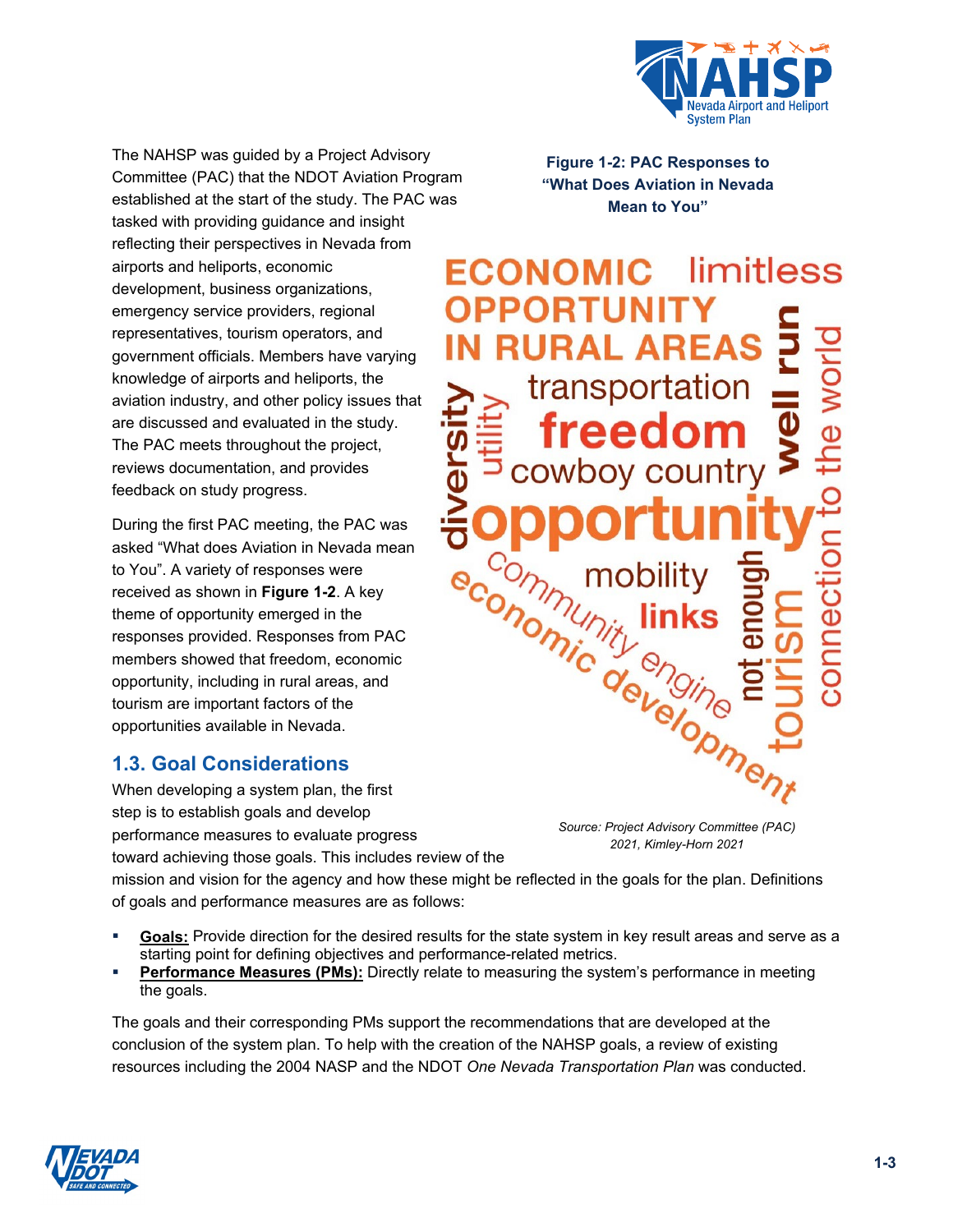

### **1.3.1. 2004 NASP**

In 2004, the state of Nevada conducted the Nevada Aviation System Plan (NASP). This was the most recent aviation system plan conducted in the state. The NASP goals were reviewed for their continued validity and potential consideration in the NAHSP. The NASP only provided two goals and no performance measures were included.

The mission statement and two goals from the 2004 NASP are as follows:

**Mission Statement:** Working in active partnership with other jurisdictions and the private sector, NDOT's mission is to ensure adequate mobility and choice for the transportation of Nevada's people and goods, now and in the future, through the development and maintenance of a technologically advanced, interlocking transportation system that stresses safety, protects and enhances the quality of life, and contributes to the economic vitality of the state.

#### **Goals:**

- To foster and promote the development of a safe, efficient, and dependable, and environmentally compatible air transportation system.
- To cooperate and coordinate with the FAA, regional transportation planning agencies, local governments, military authorities, other appropriate political subdivisions, the public, the air carrier, and general aviation industries, and the private sector in carrying out its aviation responsibilities.

Through discussion with the Aviation Program staff, it was determined that both goals and measures were needed for the new system plan.

### **1.3.2. NDOT Agency**

The Nevada Department of Transportation (NDOT) is responsible for all planning, construction, operation, and maintenance of the transportation network within the state of Nevada. To oversee all projects, NDOT created a mission, vision, core values, and goals.

**Mission:** Provide, operate, and preserve a transportation system that enhances safety, quality of life and economic development through innovation, environmental stewardship and a dedicated workforce.

**Vision:** To be a leader and partner in delivering effective transportation solutions for a safe and connected Nevada.

#### **Core Values:**

- Respect Treat others with dignity and value their contributions.
- Integrity Do the right thing.
- Accountability Take pride in our work and be accountable for our actions.
- Communication Communicate with transparency and responsiveness both internally and externally.
- Teamwork Foster collaborative and effective partnerships both internally and externally.
- Flexibility Be responsive to changing conditions and open to new ideas.

#### **Goals:**

- Safety first.
- Cultivate environmental stewardship.
- Efficiently operate and maintain the transportation system in Nevada.
- Promote internal and external customer service.
- Enhance organizational and workforce development.

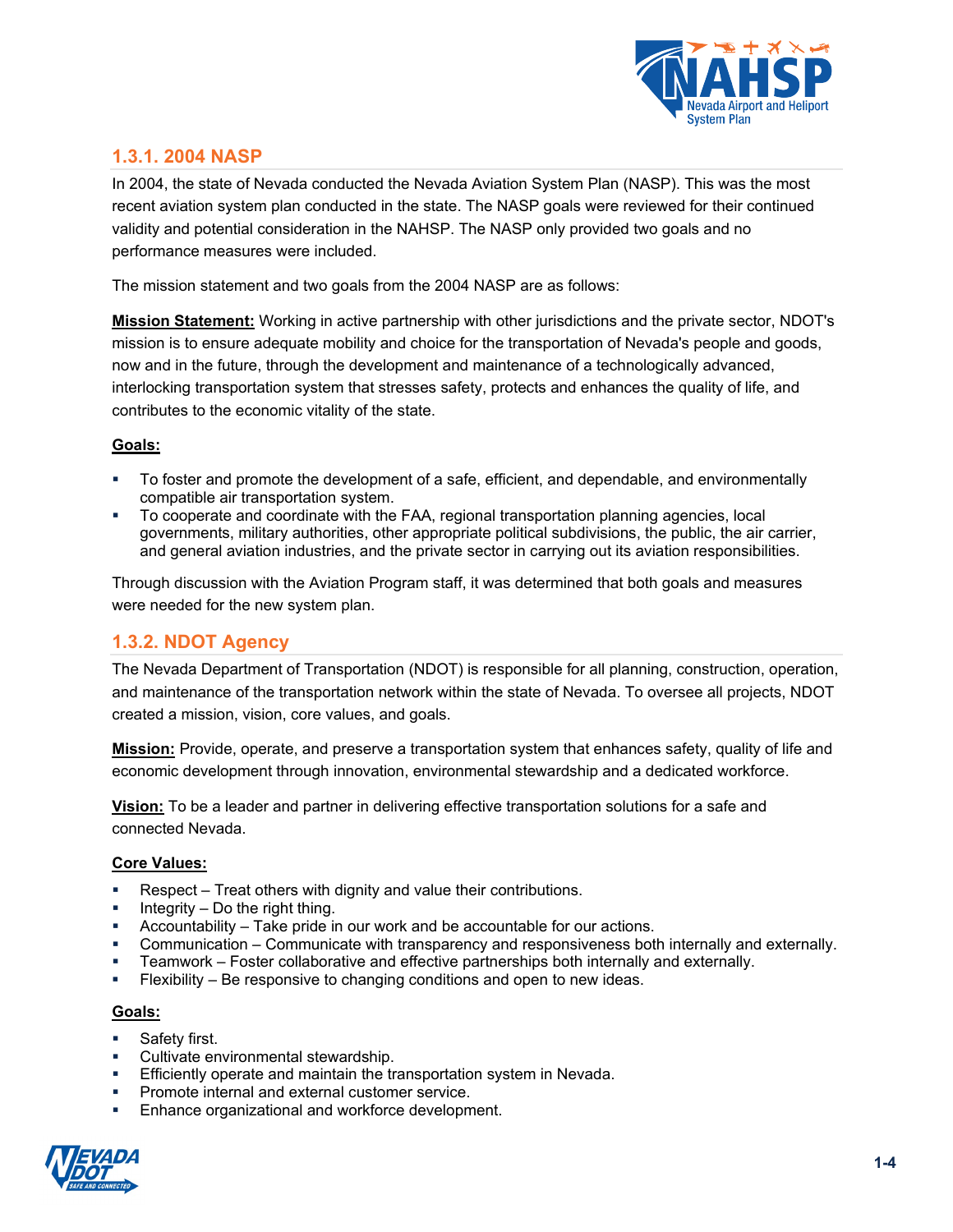

### **1.3.3. One Nevada Transportation Plan**

The *One Nevada Transportation Plan* was developed in 2018, with a limited update in 2020, and is Nevada's current state transportation plan. The Plan contains clearly outlined goals and performance measures for guiding the state in transportation planning, as well as mission and vision statements regarding NDOT and the transportation system as a whole. As stated in the Plan, "the *One Nevada Transportation Plan* serves as the umbrella statewide plan that informs the goals, policies, and performance approach of other modal and system plans." The Plan also suggests "aligning performance measures and goals across" the other modal and program plans, including aviation. The vision defined for the state's transportation system in the Plan is as follows:

"Nevada's future transportation vision is for a safe and connected multimodal transportation system that links Nevadans and supports the state's economic vitality. This vision balances the need to preserve and improve existing infrastructure while recognizing the value of strategic investments in mobility and connectivity. NDOT and its partners are committed to advancing this vision by identifying opportunities and priorities. These goals and supporting guiding principles were developed in partnership with NDOT's planning partners, through outreach to key stakeholders, and from input by the traveling public."

The vision was translated into a series of goals, guiding principles, and primary PMs for the transportation system as identified in **[Table 1-1](#page-5-0)**. Of note, NDOT's Performance Analysis Section is responsible for managing the state's performance measurement. Performance measurement was required as part of federal surface transportation acts including Moving Ahead for Progress in the 21st Century Act (MAP-21) and the Fixing America's Surface Transportation (FAST) Act.

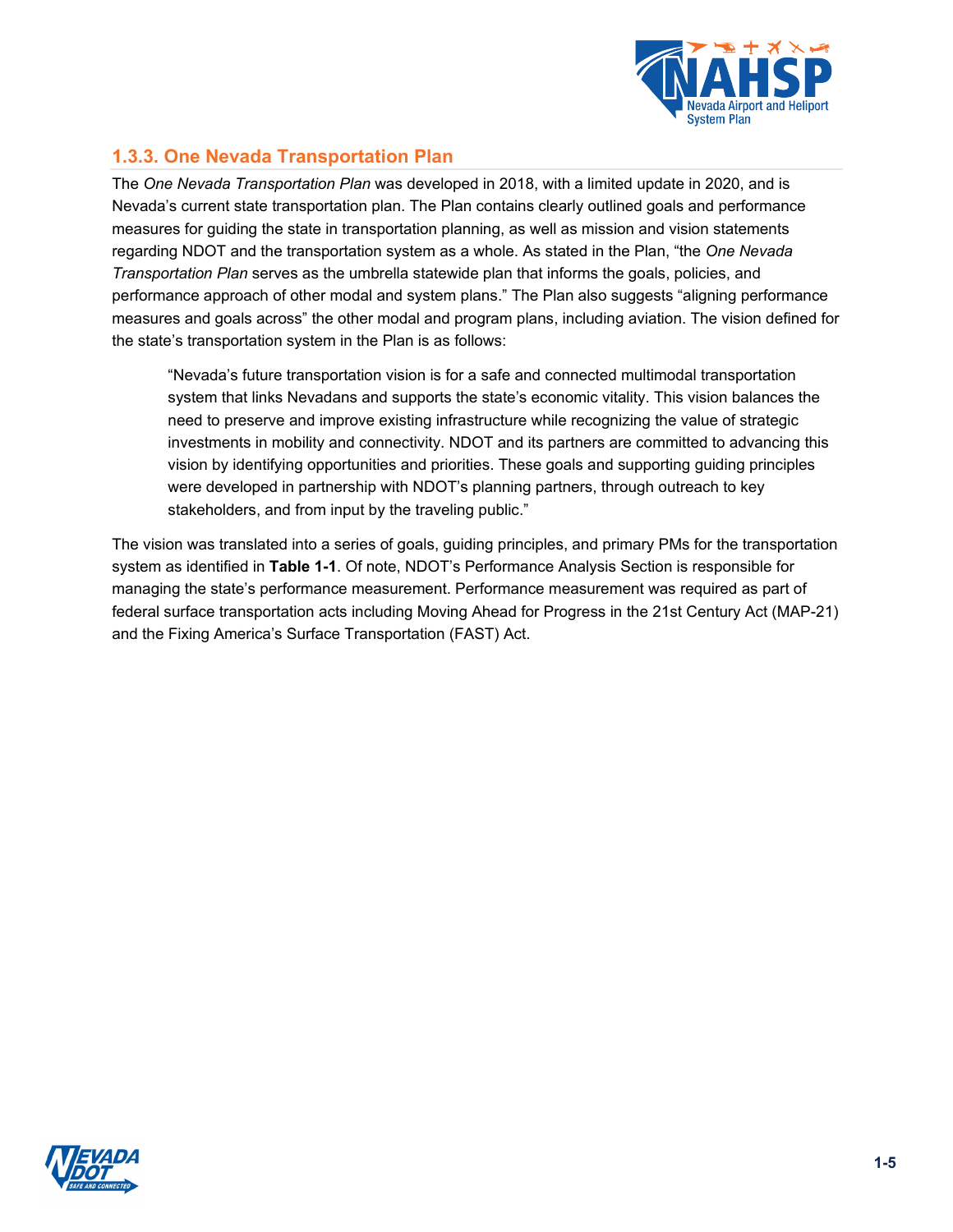

### **Table 1-1: Goals and Guiding Principles from the One Nevada Transportation Plan (2020)**

<span id="page-5-0"></span>

| <b>One Nevada Goals</b> |                                                                                          | <b>One Nevada Select</b><br><b>Measures</b>                                                                                      | <b>One Nevada</b><br>2018<br><b>Performance</b> | <b>One</b><br><b>Nevada</b><br><b>Target</b> | <b>One Nevada Guiding Principles</b>                                                                                                                                                                                                                                                                               |
|-------------------------|------------------------------------------------------------------------------------------|----------------------------------------------------------------------------------------------------------------------------------|-------------------------------------------------|----------------------------------------------|--------------------------------------------------------------------------------------------------------------------------------------------------------------------------------------------------------------------------------------------------------------------------------------------------------------------|
| Enhancing Safety        | Continuously<br>improve and<br>promote safety on<br>our transportation<br>system for all | Number of fatalities (and<br>serious injuries) on all<br>public roads (2016)                                                     | 278 (1,211)                                     | 333<br>(1,883)                               | Reduce traffic fatalities and serious injuries on all<br>٠<br>public roads through engineering, education,<br>enforcement, and emergency response strategies.<br>Reduce fatalities and serious injuries involving<br>$\blacksquare$<br>pedestrians, bicyclists, motorcyclists, and other<br>vulnerable road users. |
|                         | modes.                                                                                   | Rate of fatalities (and<br>serious injuries) per 100<br>million vehicle miles<br>traveled (VMT) on all<br>public roads (2016)    | 1.12(5.08)                                      | 1.25<br>(4.89)                               | Expand partnerships with safety advocates around<br>$\blacksquare$<br>the state to identify and implement safety<br>improvement strategies and investments.<br>Support automated and connected vehicle<br>٠<br>technology advancements that improve safety.                                                        |
|                         |                                                                                          | Number of non-motorized<br>fatalities and serious<br>injuries on all public roads<br>(2016)                                      | 261                                             | 300                                          | Improve incident management and emergency<br>response capabilities.                                                                                                                                                                                                                                                |
|                         | Maintain the<br>state's<br>transportation<br>assets to                                   | Percent of pavements on<br>the Interstate system in<br>good (and poor) condition<br>(2017)                                       | 78% (1%)                                        | 75%<br>$(1.4\%)$                             | Maintain transportation infrastructure assets<br>$\blacksquare$<br>(including highway pavement, bridges, buildings,<br>intelligent transportation systems (ITS), roadway<br>equipment, storm drains and culverts, geohazard<br>sites, tunnels, traffic signals, sidewalks, bike paths,                             |
| Preserve Infrastructure | preserve<br>investments.                                                                 | Percent of pavements on<br>the National Highway<br>System (NHS) (excluding<br>Interstate system) in good<br>(and poor) condition | 79.4% (4.7%)                                    | 55.8%<br>$(6.5\%)$                           | and walls) in a good condition in all areas of the<br>state.<br>Improve snow and ice removal performance and<br>other routine maintenance.                                                                                                                                                                         |
|                         |                                                                                          | (2017)<br>Percent of NHS bridges<br>classified in good (and<br>poor) condition (2017)                                            | 42.2% (0.5%)                                    | 35% (7%)                                     |                                                                                                                                                                                                                                                                                                                    |

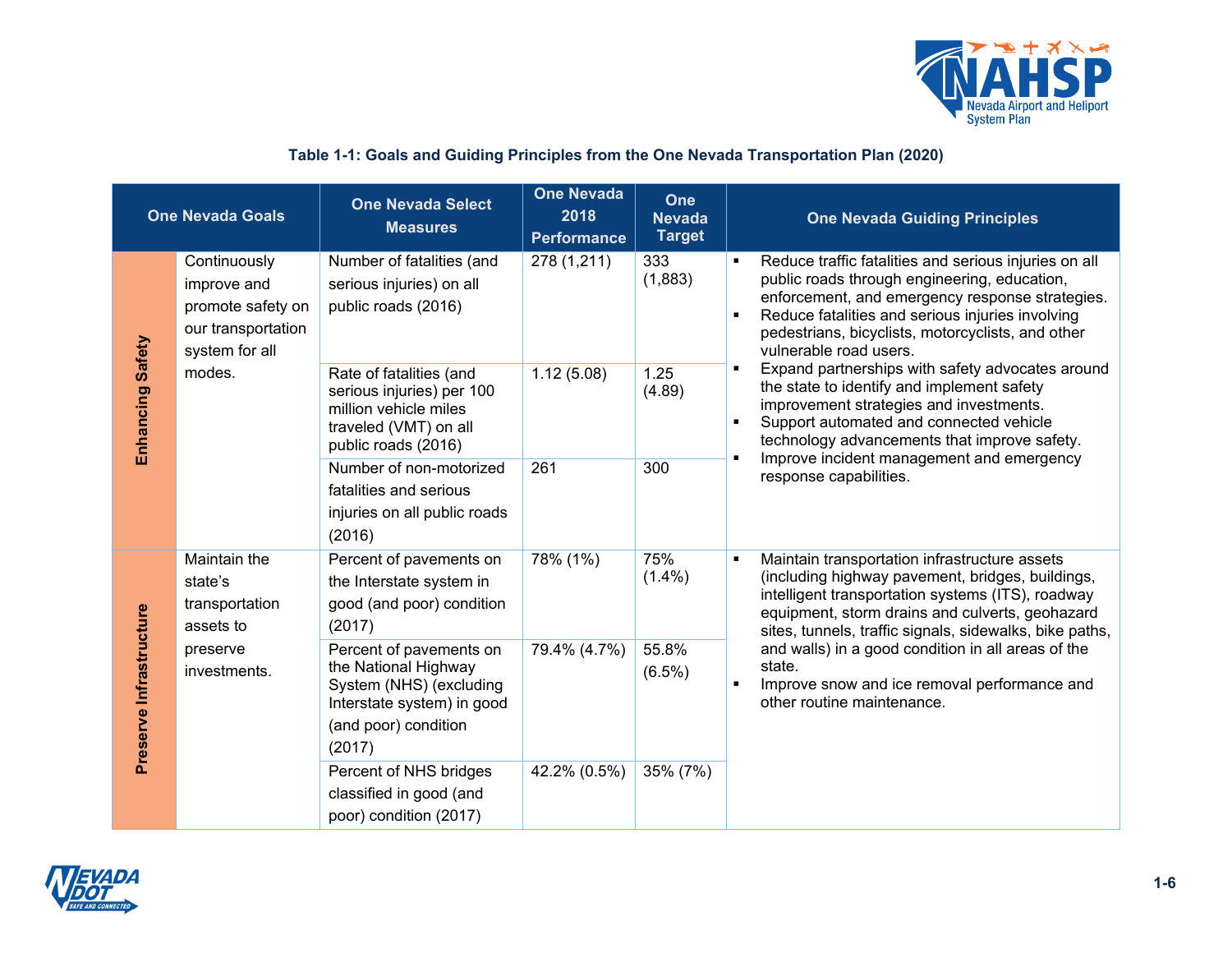

| <b>One Nevada Goals</b>  |                                                                                                                                                          | <b>One Nevada Select</b><br><b>Measures</b>                                                                         | <b>One Nevada</b><br>2018<br><b>Performance</b> | One<br><b>Nevada</b><br><b>Target</b> | <b>One Nevada Guiding Principles</b>                                                                                                                                                                                                                                                                                                                                                                                           |  |
|--------------------------|----------------------------------------------------------------------------------------------------------------------------------------------------------|---------------------------------------------------------------------------------------------------------------------|-------------------------------------------------|---------------------------------------|--------------------------------------------------------------------------------------------------------------------------------------------------------------------------------------------------------------------------------------------------------------------------------------------------------------------------------------------------------------------------------------------------------------------------------|--|
|                          |                                                                                                                                                          | Percent of non-NHS<br>bridges classified in good<br>(and poor) condition<br>(2017)                                  | $>35\%$ (<7%)                                   | N/A                                   |                                                                                                                                                                                                                                                                                                                                                                                                                                |  |
| <b>Optimize Mobility</b> | Make strategic<br>investments that<br>enhance mobility<br>opportunities,<br>better<br>connections, and<br>transportation<br>reliability<br>expectations. | Percent of person-miles<br>traveled on the interstate<br>system<br>(non-interstate NHS) that<br>are reliable (2016) | 86.8% (66%)                                     | 87%<br>(65%)                          | Improve the short-term and long-term reliability of<br>$\blacksquare$<br>the transportation system through improved<br>system management and operations.<br>Expand multimodal options for moving people,<br>$\blacksquare$<br>including walking, bicycling, and transit.<br>Improve connectivity between all modes of<br>$\blacksquare$<br>Nevada's transportation system, including<br>highways, rail, transit, and airports. |  |
|                          |                                                                                                                                                          | Annual hours of peak-hour<br>excessive delay per capita<br>on NHS (2016)                                            | 15                                              | 10                                    | Expand use of emerging technologies to improve<br>$\blacksquare$<br>the management and operation of the<br>transportation system, including considering the<br>implications of autonomous, connected, and<br>alternatively fueled vehicles when designing and<br>operating the transportation system.<br>Minimize impacts to travelers, such as shifting<br>$\blacksquare$                                                     |  |
|                          |                                                                                                                                                          | Percent of non-single-<br>occupancy vehicle travel in<br>urbanized areas (2016)                                     | 21.3%                                           | 21.6%                                 | road and bridge maintenance and improvement<br>work in congested areas to times when fewer<br>vehicles are on the roads.<br>Minimize growth in future delay through targeted<br>٠<br>investments and strategies for addressing<br>bottlenecks, incidents, special events, and other<br>sources of recurring and non-recurring delay.                                                                                           |  |
|                          |                                                                                                                                                          | Percent interstate system<br>mileage providing for<br>reliable truck travel times<br>(TTTR index, 2016)             | 1.28%                                           | 1.5%                                  |                                                                                                                                                                                                                                                                                                                                                                                                                                |  |

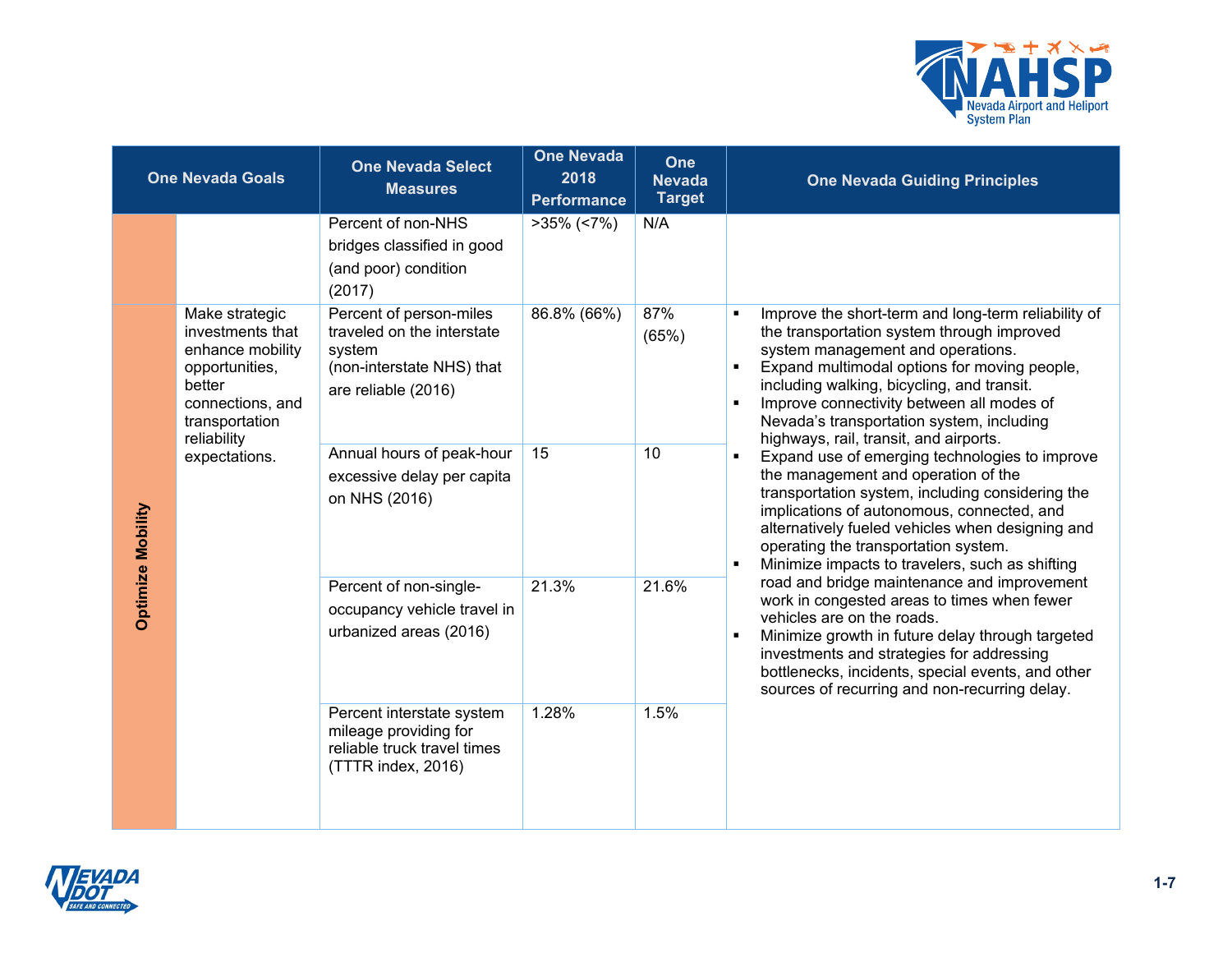

| <b>One Nevada Goals</b>    |                                                                                                                                             | <b>One Nevada Select</b><br><b>Measures</b>                         | <b>One Nevada</b><br>2018<br><b>Performance</b> | <b>One</b><br><b>Nevada</b><br><b>Target</b> | <b>One Nevada Guiding Principles</b>                                 |                                                                                                                                                                                                                                                                                                                                                                                                                                                                                                                                                                                                                                                                                                                                                                                            |
|----------------------------|---------------------------------------------------------------------------------------------------------------------------------------------|---------------------------------------------------------------------|-------------------------------------------------|----------------------------------------------|----------------------------------------------------------------------|--------------------------------------------------------------------------------------------------------------------------------------------------------------------------------------------------------------------------------------------------------------------------------------------------------------------------------------------------------------------------------------------------------------------------------------------------------------------------------------------------------------------------------------------------------------------------------------------------------------------------------------------------------------------------------------------------------------------------------------------------------------------------------------------|
| <b>Transform Economies</b> | Improve the<br>contribution of the<br>transportation<br>system to<br>Nevada's<br>economic<br>competitiveness<br>through a<br>supportive and | Mean travel time to work,<br>minutes                                | 23.9                                            | N/A                                          | $\blacksquare$<br>$\blacksquare$<br>$\blacksquare$<br>$\blacksquare$ | Strengthen partnerships between NDOT and state<br>and regional economic development agencies.<br>Promote state and regional economic<br>development goals by aligning transportation and<br>economic development goals, strategies, and<br>investments.<br>Continue to position Nevada as a leader in<br>emerging transportation technologies.<br>Provide reliable and accessible transportation<br>options to get people to work and customers and<br>supplies to businesses.<br>Support strategic investments and operational<br>improvements that facilitate multimodal freight<br>movement.<br>Provide efficient, seamless, and reliable access to<br>attractions for residents and visitors.<br>Manage highway access to balance mobility and<br>economic development considerations. |
|                            | innovative<br>transportation<br>framework.                                                                                                  | Number of visitors to<br>Nevada                                     | 56,320,196                                      | N/A                                          | $\blacksquare$<br>$\blacksquare$<br>$\blacksquare$                   |                                                                                                                                                                                                                                                                                                                                                                                                                                                                                                                                                                                                                                                                                                                                                                                            |
|                            | Develop a<br>transportation<br>network that                                                                                                 | Maintain highest bond<br>rating among credit<br>agencies            | <b>AAA</b>                                      | <b>AAA</b>                                   | $\blacksquare$<br>٠                                                  | Enhance the performance of the transportation<br>system while protecting and enhancing the natural<br>environment.<br>Provide access to and support alternative energy                                                                                                                                                                                                                                                                                                                                                                                                                                                                                                                                                                                                                     |
| Foster Sustainability      | reduces<br>emissions while<br>being                                                                                                         | Percent of projects<br>completed on schedule<br>(and within budget) | 100% (90%)                                      | 80%<br>(80%)                                 | $\blacksquare$                                                       | options along designated corridors.<br>Secure sustainable and reliable funding to support<br>the preservation, management, and expansion of<br>Nevada's transportation system.                                                                                                                                                                                                                                                                                                                                                                                                                                                                                                                                                                                                             |
|                            | environmentally,<br>historically,<br>culturally, and<br>financially<br>sustainable.                                                         | Minimize environmental<br>impact                                    | To be<br>developed                              | To be<br>developed                           | $\blacksquare$                                                       | Promote fiscal responsibility and financial<br>sustainability of state-funded investments.                                                                                                                                                                                                                                                                                                                                                                                                                                                                                                                                                                                                                                                                                                 |

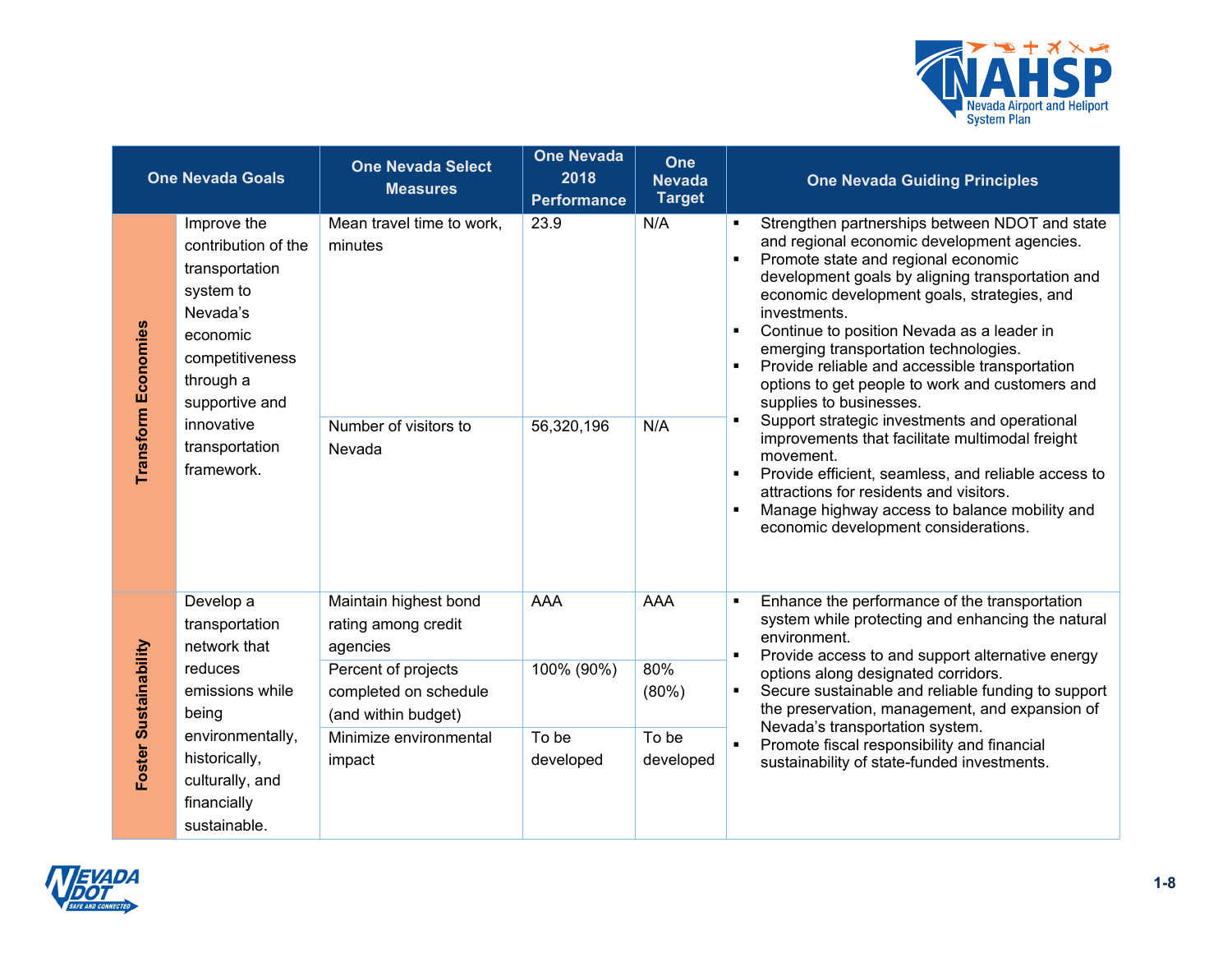

| <b>One Nevada Goals</b>       |                                                                                                                                                                                                 | <b>One Nevada Select</b><br><b>Measures</b>                                              | <b>One Nevada</b><br>2018<br><b>Performance</b> | <b>One</b><br><b>Nevada</b><br><b>Target</b>                              | <b>One Nevada Guiding Principles</b>                                                                                                                                                                                                                                                                                                                                                                                                                                                                                                                                                                                                                                         |
|-------------------------------|-------------------------------------------------------------------------------------------------------------------------------------------------------------------------------------------------|------------------------------------------------------------------------------------------|-------------------------------------------------|---------------------------------------------------------------------------|------------------------------------------------------------------------------------------------------------------------------------------------------------------------------------------------------------------------------------------------------------------------------------------------------------------------------------------------------------------------------------------------------------------------------------------------------------------------------------------------------------------------------------------------------------------------------------------------------------------------------------------------------------------------------|
| Communities<br><b>Connect</b> | Enhance<br>opportunity,<br>livability, and<br>quality of life<br>through better<br>connections,<br>increased<br>transportation<br>choice, and<br>supportive<br>infrastructure for<br>all modes. | Percent of major<br>improvements or plans<br>consistent with regional<br>and local goals | N/A                                             | To be<br>developed<br>$\cdot$ and $\cdot$ $\cdot$ $\cdot$ $\cdot$ $\cdot$ | Coordinate transportation services across the<br>٠<br>public and private sectors to deliver programs and<br>services effectively and responsively.<br>Ensure integrated and seamless multimodal<br>$\blacksquare$<br>transportation choices locally and regionally.<br>Strengthen and modernize transportation systems<br>$\blacksquare$<br>through investments in new technologies.<br>Provide accessibility to all users of the<br>$\blacksquare$<br>transportation system.<br>Foster inclusive, long-term relationships with<br>$\blacksquare$<br>regional and local planning partners to ensure<br>transportation is coordinated with regional and<br>community visions. |

*Source: One Nevada Transportation Plan, November 2018 (revised February 2020)*

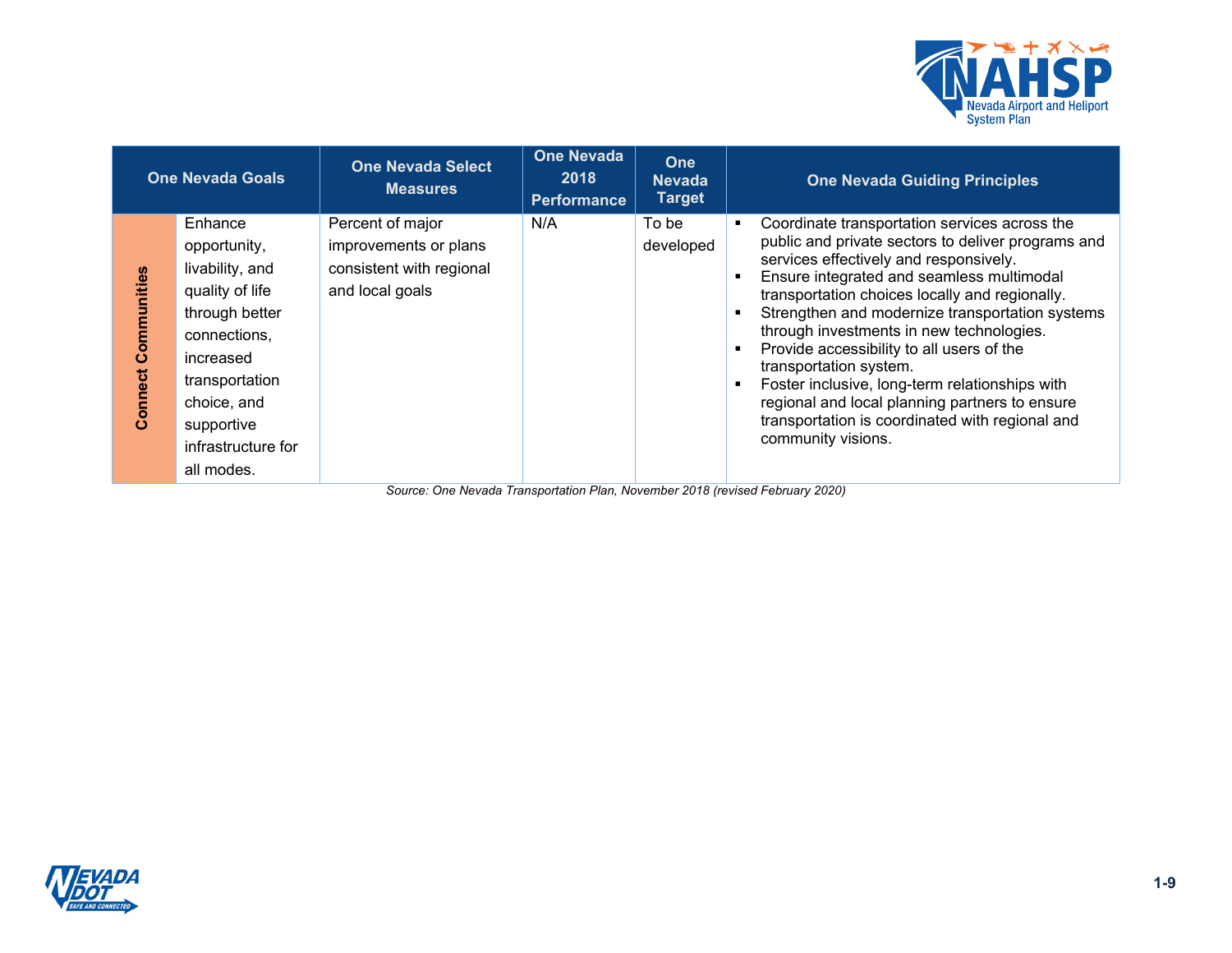

# **1.4. NAHSP Goals and Performance Measures**

After reviewing and examining the previous system plan for the state of Nevada, the *One Nevada Transportation Plan*, and consulting the PAC, it was determined that the *One Nevada Transportation Plan's* six goals would be used, tailored to fit with aviation system goals. Aviation-specific PMs were selected for each goal to evaluate how the system is performing which leads to specific actions that may be considered to improve the aviation system's performance over time. The goals and PMs are outlined below in **[Table 1-2](#page-9-0)**.

<span id="page-9-0"></span>

|                         | <b>Goal</b>                                          | <b>Performance Measures</b>                                                                                       |  |  |  |  |
|-------------------------|------------------------------------------------------|-------------------------------------------------------------------------------------------------------------------|--|--|--|--|
| Enhance Safety          |                                                      | Percent of airports meeting applicable FAA design and safety<br>standards                                         |  |  |  |  |
|                         | Continuously improve and<br>promote aviation safety. | Percent of state land area and population within 30 minutes of<br>airports with weather reporting capabilities    |  |  |  |  |
|                         |                                                      | Percent of state land area and population within 30 minutes of an<br>airport with a paved runway                  |  |  |  |  |
|                         |                                                      | Percent of airports that have a designated helicopter landing<br>location                                         |  |  |  |  |
|                         |                                                      | Percent of airports that have broadband service                                                                   |  |  |  |  |
| Preserve Infrastructure | Maintain the state's                                 | Percent of airports that have coordinated with local land use<br>authority to adopt appropriate land use controls |  |  |  |  |
|                         | aviation assets to<br>preserve investments.          | Percent of airports that have an approved airport planning<br>document that was completed after 2013              |  |  |  |  |
|                         |                                                      | Percent of airports' primary runway meeting pavement condition<br>index (PCI) of acceptable or rated Good (G)     |  |  |  |  |
|                         |                                                      | Percent of airports that are under a Military Operating Area (MOA)<br>in the national airspace system             |  |  |  |  |
|                         |                                                      |                                                                                                                   |  |  |  |  |

### **Table 1-2: NAHSP Goals and Performance Measures**

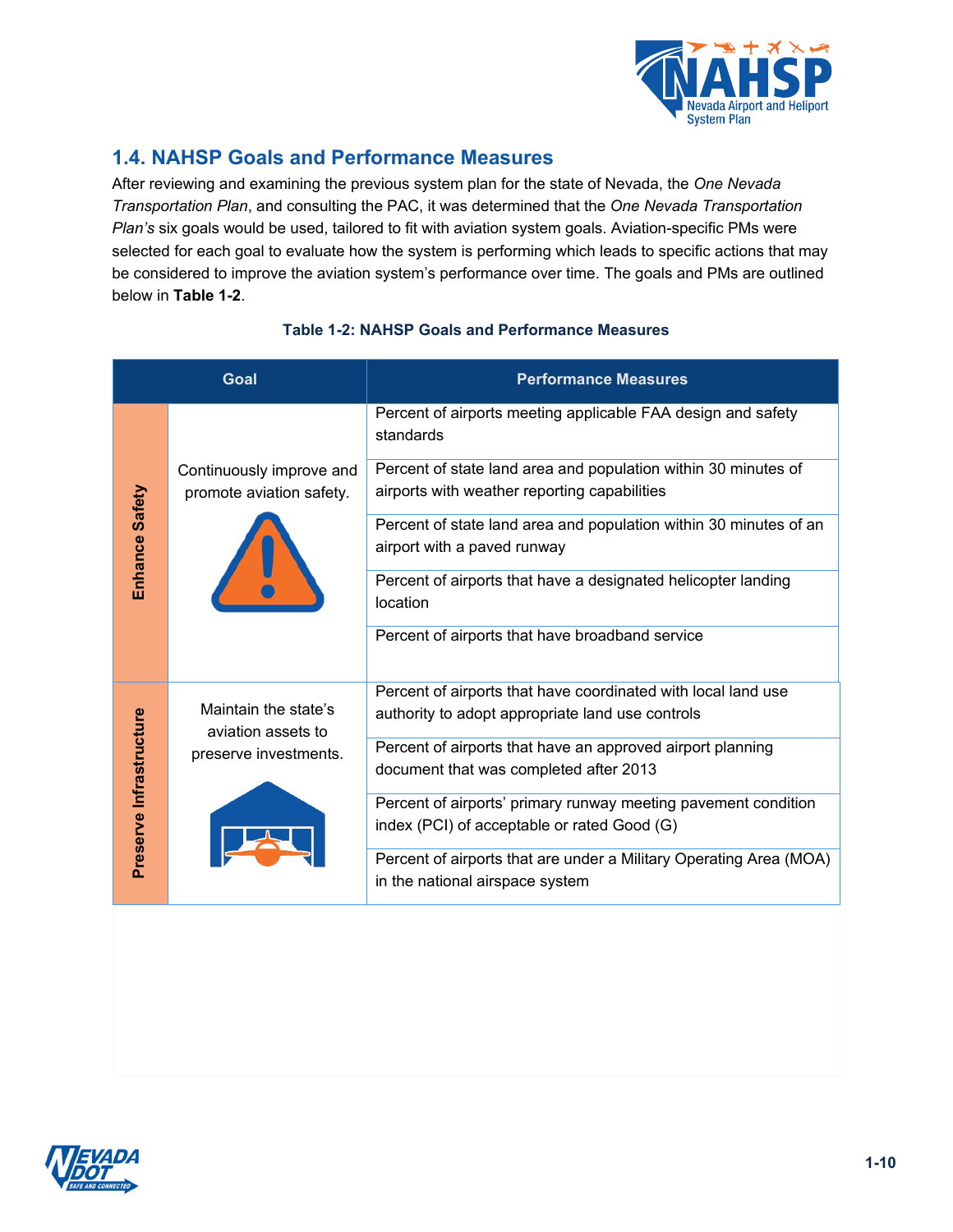

|                         | <b>Goal</b>                                                                                             | <b>Performance Measures</b>                                                                                                                                                                                    |
|-------------------------|---------------------------------------------------------------------------------------------------------|----------------------------------------------------------------------------------------------------------------------------------------------------------------------------------------------------------------|
| Transform Economies     | Improve the contribution<br>of the aviation system to<br>Nevada's economic<br>competitiveness through a | Percent of airports with active development partnerships with<br>chambers of commerce, tourism bureaus, service organizations,<br>industries, governments, military officials, and recreational user<br>groups |
|                         | supportive and innovative<br>transportation framework.                                                  | Percent of airports with expansion/development potential                                                                                                                                                       |
|                         |                                                                                                         | Percent of airports that can support regular business aircraft<br>activity (runway length, approach, weather, fuel)                                                                                            |
|                         |                                                                                                         | Percent of airports with tour operators, specifically utilizing<br>helicopters                                                                                                                                 |
|                         | Develop an aviation<br>network that reduces                                                             | Percent of airports that have established public outreach<br>protocols or programs that include efforts with the local                                                                                         |
| Foster Sustainability   | emissions while being<br>environmentally,                                                               | community, as well as local, state, regional, and federal<br>governmental representatives                                                                                                                      |
|                         | historically, culturally, and<br>financially sustainable.                                               | Percent of airports with or pursuing an alternative energy source                                                                                                                                              |
|                         |                                                                                                         | Percent of airports with an airport manager to operate and<br>maintain the airport                                                                                                                             |
|                         |                                                                                                         | Percent of airports that have received federal and/or state funding<br>within the last five years                                                                                                              |
| ommunities<br>Connect C | Enhance opportunity,<br>livability, and quality of life                                                 | Percent of airports capable of supporting aerial firefighting<br>operations                                                                                                                                    |
|                         | through better<br>connections between<br>aviation system and other                                      | Percent of airports capable of supporting emergency<br>(medical/police) operations                                                                                                                             |
|                         | modes.                                                                                                  | Population within 30 minutes of any public-use airport                                                                                                                                                         |
|                         |                                                                                                         | Percent of airports providing access to remote communities                                                                                                                                                     |